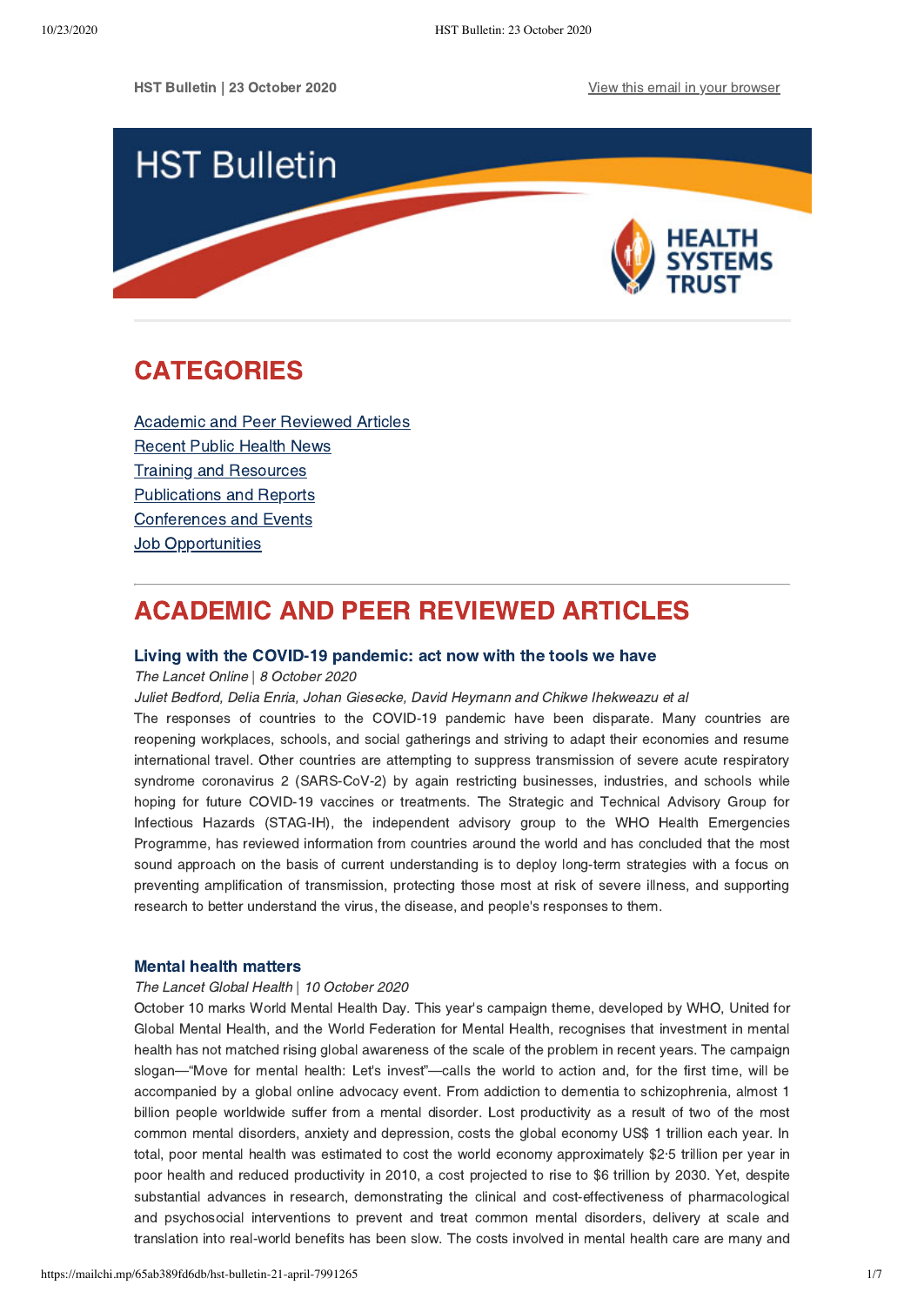can involve social services, primary, secondary, and tertiary care. In addition to direct intervention costs, expenditure can be expected to cover facilities, staff, administration, management, training, supervision, advocacy and outreach activities. The diversity of services and care providers can complicate estimates of national mental health expenditure.

# [Elders suffering recurrent injurious falls: causal analysis from a rural tribal](https://www.rrh.org.au/journal/article/6042) community in the eastern part of India

Rural and Remote Health | 21 October 2020

Arista Lahiri, Sweety Suman Jha and Arup Chakraborty

Falls among the elderly are prevalent but preventable. There is a knowledge gap regarding the factors causing recurrent injurious falls among the elderly, especially in tribal areas. The aim of the present study was to find out the incidence of injurious falls among elderly participants and measure the effect of selected predictors on recurrent injurious falls. The mean age of the participants at the baseline was 69.16  $(\pm 2.95)$  years. The majority were male (55.60%), with sedentary physical activity (49.63%). At baseline, history of injurious fall in the preceding 1 year was present in 37.69% of participants. At baseline, 53.17% had malnutrition and 54.29% were dependent on caregivers for activities of daily living. During the follow-up period there were 153 episodes of injurious falls. The incidence of fall was 29.88 episodes per 100 person-years. History of fall had a hazard ratio of 2.33 (95% confidence interval (CI): 1.01–5.38). The hazard ratios for malnutrition, impaired balance and faster walking speed respectively were 1.20 (95%CI: 1.01–3.60), 5.96 (95%CI: 3.52–6.34) and 3.23 (95%CI: 2.12–5.26), and were statistically significant. Physical status indicators such as nutritional status, balance and walking speed appeared to be key factors contributing to recurrent injurious falls. Proper nutrition, and regular check-up and rehabilitative measures, are needed to reduce recurrent falls.

## [Building a tuberculosis-free world while responding to the COVID-19 pandemic](https://www.thelancet.com/journals/lancet/article/PIIS0140-6736(20)32138-3/fulltext)

Michael Reid, Sachin Silva, Nimalan Arinaminpathy and Eric Goosby

## The Lancet Online | 24 October 2020

In March, 2019, the *Lancet* Commission on Tuberculosis highlighted the opportunity to build a tuberculosis-free world. After years of neglect of this disease, the UN High-Level Meeting on Tuberculosis in September, 2018, made ending tuberculosis a global priority; global leaders committed to important steps, including ambitious country-specific tuberculosis case-finding and prevention targets, and a revitalised research agenda. The Lancet Commission concluded that the prospect of a tuberculosis-free world was a realistic objective that could be achieved with sufficient accountability and resources, and detailed the catastrophic consequences of failing to build on that momentum. In India alone, deaths from tuberculosis would cost the economy at least US\$32 billion each year over the next 30 years.

## [Developing health policies in patients presenting with SARS-CoV-2: consider](https://www.thelancet.com/journals/langlo/article/PIIS2214-109X(20)30413-7/fulltext) tuberculosis

#### The Lancet Global Health | November 2020

Karen Keddy, Giovanni Migliori and Martie Van Der Walth

The global pandemic of COVID-19 has led to a prominent public health response, with many countries introducing highly proactive measures for screening and identifying severe acute respiratory syndrome coronavirus 2 (SARS-CoV-2). COVID-19 has gained the dubious honour as the single greatest infectious cause of global mortality in 2020. Active COVID-19 disease encompasses cough, fever, fatigue, and shortness of breath among other signs and symptoms. Risk factors for severe COVID-19 disease include diabetes, chronic obstructive pulmonary disease, immune suppression, and age. Some select population demographics (people who are Black, Hispanic, or a member of another ethnic minority group), in association with overcrowded housing and homelessness, are also at risk of severe disease and mortality.

#### [\(Return to Top\)](#page-0-1)

# <span id="page-1-0"></span>RECENT PUBLIC HEALTH NEWS

[How to create a gender-balanced world for the girl child in our new normal](https://health-e.org.za/2020/10/12/international-day-of-the-girl-child/)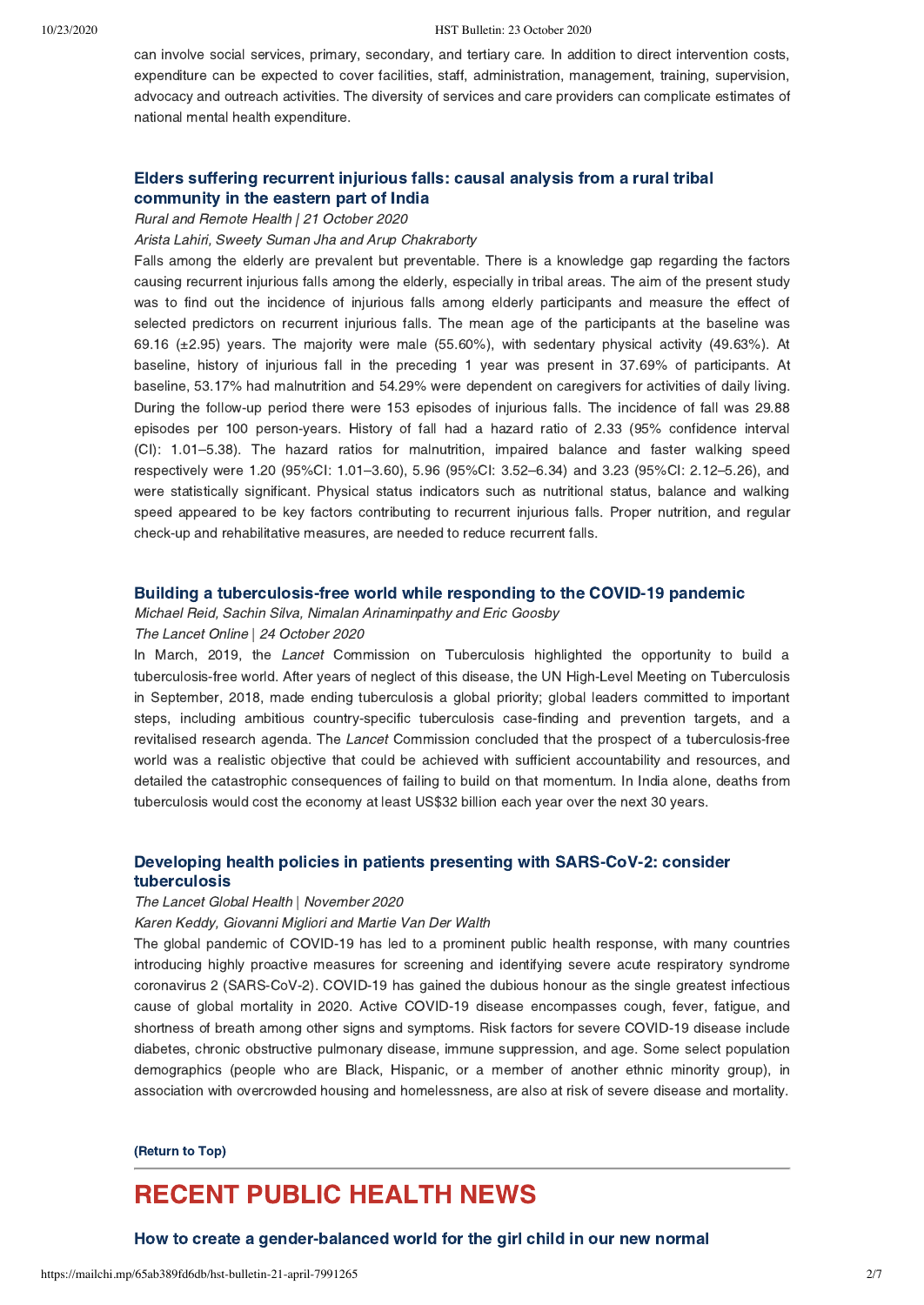# Health-e News | 12 October 2020

We're living in what many have described as a 'new normal.' Yet, how do we reshape the norm so that the girl child is no longer left behind? Novartis' Sibonile Dube has a few practical suggestions. As we head into the last quarter of 2020, the world looks vastly different to what it did in 2019, something none of us ever envisioned for this year. Since the start of lockdown, we've seen an increase in activism and many people adding their voice to various aspects of our everyday life. This is our chance to accelerate social change and reshape the environment within our sphere of influence. As we observe the International Day of the Girl Child on 11 October, there are small, but highly impactful actions we can and should all take to actively craft the new normal we want to live in, and we envision for the generation of women that will follow. We need to listen more and act more. The rising generation of women in South Africa, across the continent and indeed in the rest of the world is inter-connected and is not waiting to be given a voice; they're taking to all the platforms they have to share, inform and empower. It is our responsibility to listen and be the bridge between them and their aspirations. It takes society, government and the business community to create an enabling environment today, for the success of future generations.

## [The world could see a COVID-19 vaccine by next year — here's who will get it and](https://bhekisisa.org/health-news-south-africa/2020-10-14-the-world-could-see-a-covid-19-vaccine-by-next-year-heres-who-will-get-it-and-how/) how

### Bhekisisa | 14 October 2020

Even if a jab is shown to work, there won't be enough doses for everyone. Countries such as South Africa would need to make tough decisions about who it would give the vaccine to — and more importantly how to create a system to get it to them. With hundreds of potential COVID-19 vaccines in development and a handful on the horizon, many companies are optimistic about having a jab ready by the beginning of next year. But testing vaccine candidates as fast and safely as possible, is only the first step. The next part may prove to be the bigger challenge — distributing the vaccine and determining who needs it most. While the United States and Europe have been investing millions of dollars into procuring doses ahead of time, without knowing if that particular shot will work, not all countries can afford such deals. COVAX, an initiative run by the vaccine alliance, GAVI, aims to ensure equitable access to a COVID vaccine when it becomes available. So far, South Africa has submitted a non-binding confirmation of intent to participate…

## [Medical staff caught changing medicine expiry dates](https://health-e.org.za/2016/04/15/medical-staff-caught-changing-medicine-expiry-dates/)

#### Health-e News | 15 October 2020

The Office of Health Standards Compliance (OHSC) allegedly discovered Charlotte Maxeke Hospital staff changing medicine expiration dates to conceal expired drugs, but staff at the Johannesburg hospital may not be the only ones, warns the OHSC following recent inspections. Created in 2013, the office inspects clinics and hospitals to ensure that health facilities adhere to health standards. Judged on criteria such as patient safety and leaderships, facilities can be inspected either routinely or in response to complaints. In the office's first three years, it has managed to inspect about 40 percent of the country's health facilities, according to OHSC Acting CEO Bafana Msibi. According to Msibi, poor health facility management continues to reverberate throughout the health system, leading to poor operational planning, as well as poor management of medicines and waste. In 2014/15, the office found that Charlotte Maxeke Hospital staff allegedly manually changing the expiration dates on medicine. In Mpumalanga, expired medicines remained on shelves next to expired medical equipment. "We found facility managers changing the expiry date of the medicine so that their facilities could pass the inspection," Msibi said. The office also uncovered multiple instances around the country where newborn babies shared incubators due to a shortage of equipment. Meanwhile the Northern Cape's De Aar Hospital got slated for cleanliness and at Pretoria's Mamelodi Hospital, patients were found sleeping on the floor. Limpopo and the Eastern Cape received the worst marks from the office while Gauteng and KwaZulu-Natal emerged as the best ranked provinces, according to inspections carried out over the last financial year.

### [Global Handwashing Day: Covid-19 a reminder that handwashing could save lives](https://health-e.org.za/2020/10/15/global-handwashing-day/)

#### Health-e News | 15 October 2020

As the world marks Global Handwashing Day in the midst of a pandemic, experts encourage parents to teach children about the importance of handwashing with soap. This year, Global Handwashing Day holds greater significance as the Covid-19 pandemic sweeps through the world. Global Handwashing Day is marked on 15 October each year to raise awareness about the importance of handwashing with soap.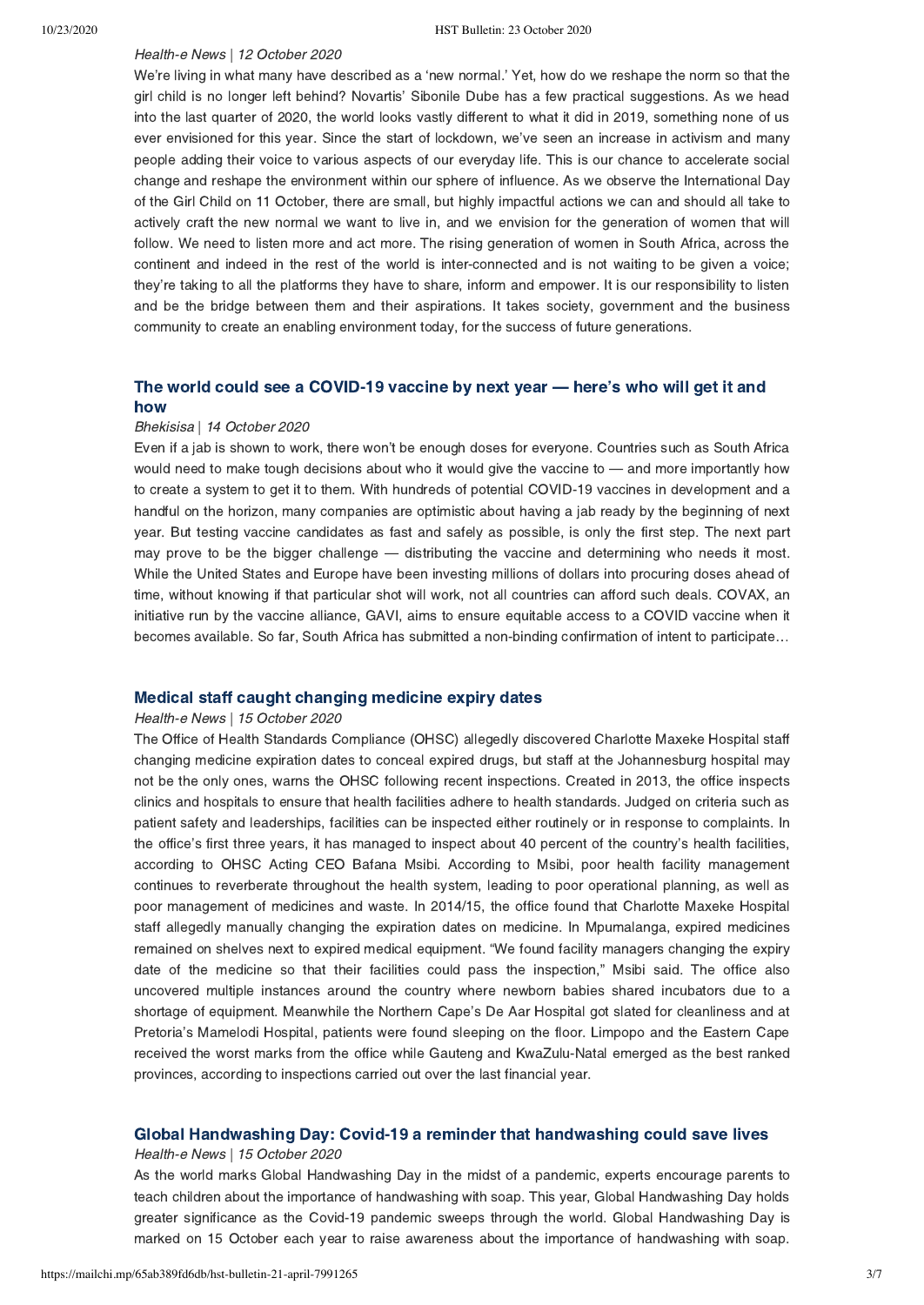#### 10/23/2020 HST Bulletin: 23 October 2020

This year the theme is 'Hand Hygiene for All.' The Covid-19 pandemic has highlighted the importance of this healthy habit. "It is critically important to clean your hands regularly with water and soap or an alcoholbased hand rub," says the United Nations. Germs from unwashed hands can be transferred to other objects, like handrails, table-tops, and then transferred to another person's hands. "Hand washing is one of the simplest but most effective measure to combat communicable diseases," says Dr Suzan Louw from the Department of Haematology at the University of Witwatersrand. "Bacteria and viruses need to have a vehicle to get from one person to another and hands are that vehicle that transport the micro-organisms into one's body." In communities where there is shortage of running water, Louw encourages families to refrain from using same water to wash their hands. "Where there is a shortage of running water people must put water into smaller containers and wash hands in separate containers," she says.

#### [COVID-19's impact on HIV treatment less severe than feared](https://www.unaids.org/en/resources/presscentre/featurestories/2020/october/20201016_covid-impact-on-hiv-treatment-less-severe-than-feared)

#### UNAIDS | 16 October 2020

While recent data collection has shown that the COVID-19 pandemic has had a significant impact on HIV testing services, the impact on HIV treatment is less than originally feared. As of August 2020, the UNAIDS, World Health Organization and United Nations Children's Fund data collection exercise to identify national, regional and global disruptions of routine HIV services caused by COVID-19 had collected treatment data from 85 countries, of which 22 countries reported data over a sufficient number of months to enable the identification of trends. To measure the impact of COVID-19 on HIV treatment services, a ratio was calculated relative to January—for example, if the number of people on treatment in April was the same as in January, the ratio is 1; if there was a decline, the ratio is less than 1.

## [Drones to carry COVID-19 samples between UK hospitals](https://www.sciencefocus.com/news/drones-to-carry-covid-19-samples-between-uk-hospitals/?utm_source=Adestra&utm_medium=Email&utm_content=FOC2&utm_campaign=Science%20Focus%20Newsletter_474117_Focus_Automated%20Newsletters_17941623)

#### PA Science | 19 October 2020

The drones, which can carry up to 2kg, will be piloted by former RAF and Royal Navy fighter pilots. A medical drone delivery service that makes it possible for the machines to carry COVID-19 samples, test kits and personal protective equipment between hospitals has been backed by the UK Space Agency. Apian, which was founded by NHS staff as part of the NHS Clinical Entrepreneur Programme, aims to establish a network of secure air corridors for electric drones to navigate via satellite-enabled GPS. Using the drones to help in the COVID-19 response will avoid courier call-out waiting times, free up NHS staff, reduce unnecessary physical contact and minimise the risk of secondary transmission of the virus. The drones will travel at around 77kph (48mph). The project will be based at Broomfield Hospital in Chelmsford, part of Mid and South Essex NHS Foundation Trust, and will be supported by the local Anglia Ruskin University as the academic partner.

## [Community-led campaign encourages people living with HIV to start treatment](https://www.unaids.org/en/resources/presscentre/featurestories/2020/october/20201021_vsilah)

#### UNAIDS | 21 October 2020

A new community-led public information campaign, It is in Your Power to, aimed at encouraging people living with HIV to start antiretroviral therapy has been launched in the four largest areas of the Russian Federation. The campaign's website has 12 "capsules" with inspiring stories told by people living with HIV. By "opening" the capsule, visitors can find out about people's lives, find facts on antiretroviral therapy, ask questions and get help from peer counsellors on HIV-related issues. All the stories deliver a message that being diagnosed with HIV does not define a person and that if people living with HIV start treatment they can live a long and productive life.

### [TB treatment time cut by a third](https://www.spotlightnsp.co.za/2020/10/21/tb-treatment-time-cut-by-a-third/)

### Spotlight | 21 October 2020

A new four-month treatment course for drug-sensitive tuberculosis (the most common form of TB by far) is as safe and effective as the current six-month treatment course that has been in use since the 1980s, according to findings from a large new study. Experts say the new findings "mark the biggest shift in TB care in decades".

[\(Return to Top\)](#page-0-1)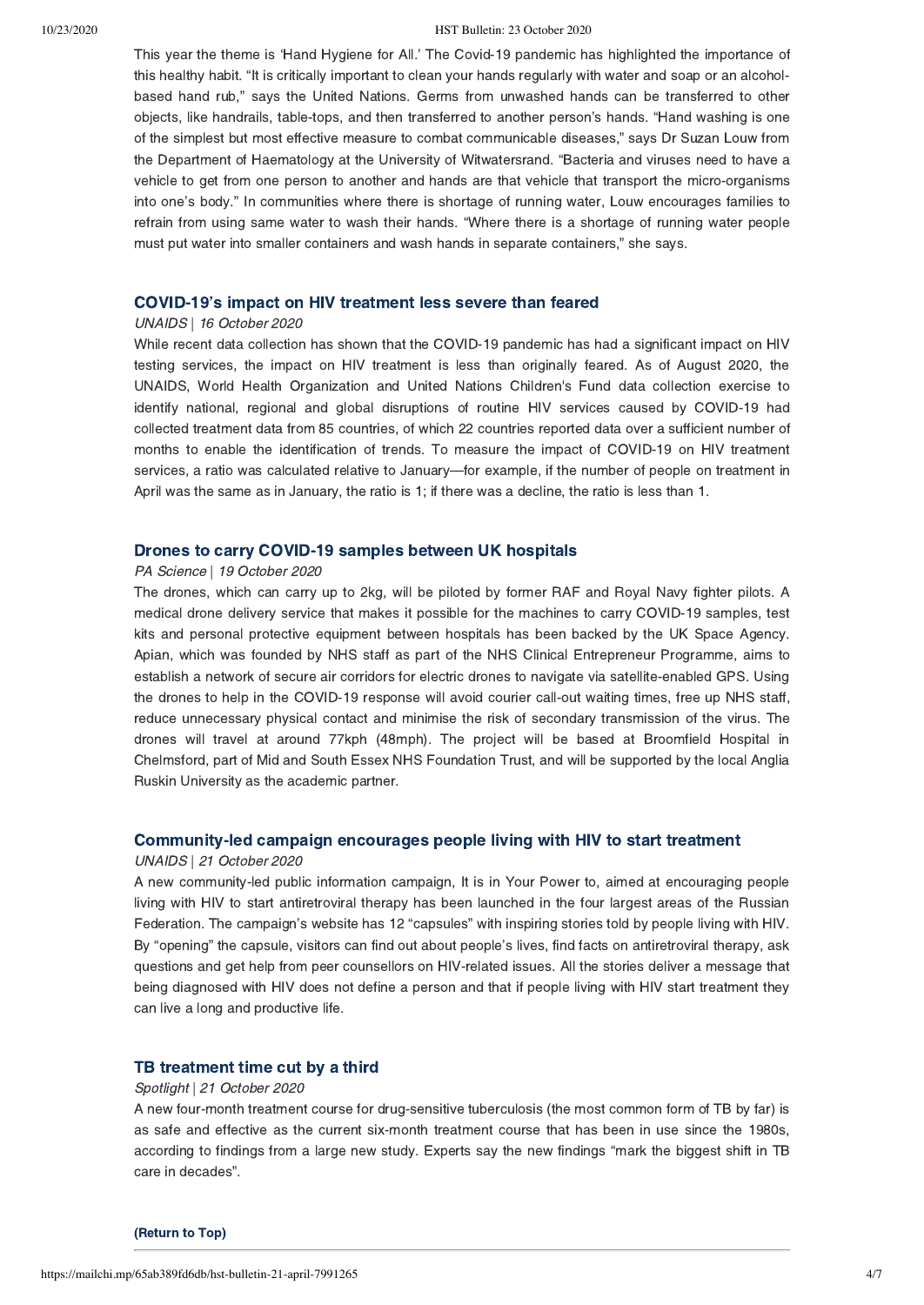# <span id="page-4-0"></span>TRAINING AND RESOURCES

# [Building a new economy: Highlights of the Reconstruction and Recovery Plan](https://sacoronavirus.co.za/wp-content/uploads/2020/10/building-economy.pdf)

sacoronavirus.co.za | 15 October

The COVID-19 crisis presents an opportunity to address long-term structural deficiencies in the South African economy and place the economy on a new path to growth and job creation. In this regard, reconstruction from COVID-19 should be seen not in terms of recovery to what was, but in terms of transformation to what is next. President Ramaphosa captured our determination to reset the South African economy when he said: "We are determined not merely to return our economy to where it was before the coronavirus, but to forge a new economy in a new global reality." While the COVID-19 global pandemic is a crisis of unprecedented scale, it is also a rupture with the past, and an opportunity to drive fundamental and lasting change. Just as the post-war era enabled the restructuring of economies, societies and the global order, COVID-19 will herald a transformation of social and economic relations in South Africa. South Africa's growth story will rely on a massive investment in infrastructure, including in energy, telecommunications, ports and rail. It will be propelled by swift reforms to unleash latent potential, and supported by an efficient state that is committed to clean governance. It will be inclusive, digital, green and sustainable, and it will invest in our human capital to lay the foundations for the future.

[\(Return to Top\)](#page-0-1)

# PUBLICATIONS AND REPORTS

# [The South African Health Review \(SAHR\) 2021 Call for Abstracts closing on 31](https://www.hst.org.za/media/Pages/SAHR-2021-Call-for-Abstracts.aspx) October!

#### Health Systems Trust | Closing date: 31 October 2020

Prospective authors are invited to submit abstracts that examine health-sector responses to the COVID-19 pandemic, particularly from the perspectives of strengthening health systems; leadership and governance; resource allocation and financing; service delivery, human resources, and medical equipment and supplies. Please click on the link below for further details.

<https://www.hst.org.za/media/Pages/SAHR-2021-Call-for-Abstracts.aspx>

[\(Return to Top\)](#page-0-1)

# <span id="page-4-1"></span>CONFERENCES AND EVENTS

## [M&G Free Live Webinar on NHI and Covid-19](https://www.bizcommunity.com/Event/196/320/71531.html)

Covid-19 has challenged and crippled the country's healthcare systems, putting NHI in the spotlight. The pandemic highlighted the importance of NHI for all and that we cannot afford to ignore the scheme. However, has the pandemic actually brought the public and private health sectors together and helped lay a better foundation for NHI implementation? What about the precarious state of our public healthcare facilities and systems being exposed on a shocking scale? What about corruption in the healthcare sector, amplified during the crisis, which is a huge underlying threat to any attempt to ensure the success of NHI? The crisis has now forced stakeholders to rethink their healthcare insurance strategies and implementation. Join this live webcast as we discuss the progress of NHI, reflect on lessons learnt from the crisis, debate the long-term implications, leadership in state-owned healthcare, new role of medical schemes, medical aid premiums, importance of preventive treatment during primary care, digitising towards universal healthcare and the next steps post Covid-19.

Date: 3 November 2020 Time: 14.30 – 16.00 Venue: Johannesburg Cost: Free Contact: Wan E: az.oc.gm@lnaw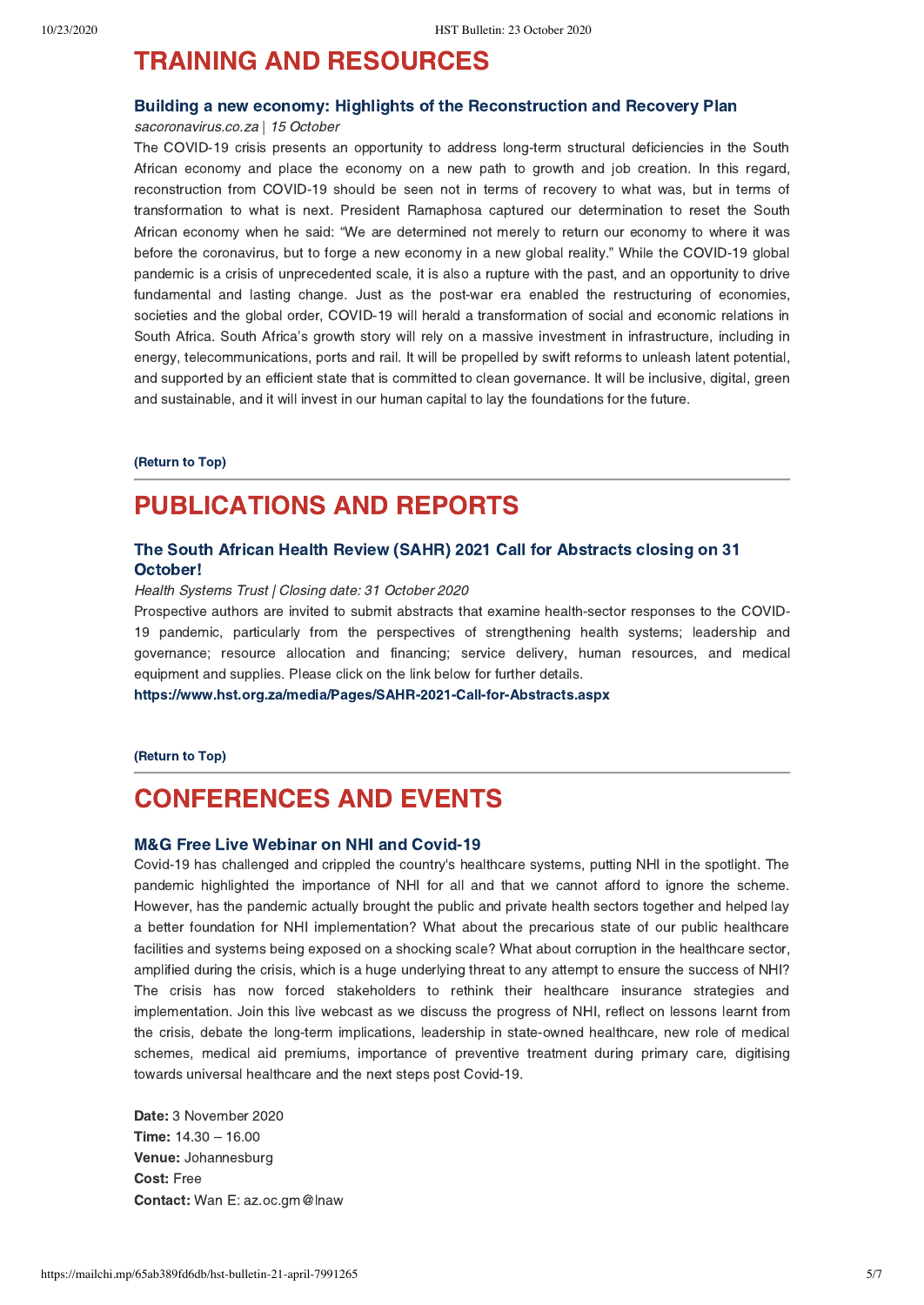[\(Return to Top\)](#page-0-1)

# JOB OPPORTUNITIES

## [Expert Grant-Writer](https://www.hst.org.za/Pages/Expert-Grant-Writer-Vacancy-.aspx)

Closing Date: 28 October 2020

Health Systems Trust (HST) seeks an expert grant-writer with significant experience in HIV and AIDS, TB, public health, health systems strengthening and developing successful grant proposals to the US President's Emergency Fund for AIDS Relief (PEPFAR) and other large-scale US funders. The role of the grant-writer is to work collaboratively with the HST bid team to conceptualise and write proposals for upcoming grant calls issued by the US Centers for Disease Control and Prevention (CDC), and potentially for others in future.

## [Senior Accounts' Assistant](https://www.hst.org.za/Pages/Senior-Accounts%E2%80%99-Assistant.aspx)

### Closing Date: 28 October 2020

The Health Systems Trust (HST) wishes to appoint a Senior Accounts' Assistant, based in the Durban office, to provide financial and accounting technical support to programmes and projects as required for the implementation of various tasks. This is a fixed-term contract position, renewable based on availability of funding.

Visit the Health Systems Trust website for any new updates on: <https://www.hst.org.za/Pages/Careers.aspx>.

[\(Return to Top\)](#page-0-1)



Copyright © 2019 HEALTH SYSTEMS TRUST, All rights reserved.

Our mailing address is: hst@hst.org.za

Want to change how you receive these emails? You can [update your preferences](https://hst.us14.list-manage.com/profile?u=72d7614ab973e486252cafb97&id=ac4ca52ce0&e=[UNIQID]) or [unsubscribe from this list](https://hst.us14.list-manage.com/unsubscribe?u=72d7614ab973e486252cafb97&id=ac4ca52ce0&e=[UNIQID]&c=0538d2ed9b)

This email was sent to << Email Address>>

[why did I get this?](https://hst.us14.list-manage.com/about?u=72d7614ab973e486252cafb97&id=ac4ca52ce0&e=[UNIQID]&c=0538d2ed9b) [unsubscribe from this list](https://hst.us14.list-manage.com/unsubscribe?u=72d7614ab973e486252cafb97&id=ac4ca52ce0&e=[UNIQID]&c=0538d2ed9b) [update subscription preferences](https://hst.us14.list-manage.com/profile?u=72d7614ab973e486252cafb97&id=ac4ca52ce0&e=[UNIQID]) Health Systems Trust · 34 Essex Terrace · Westville · Durban, KZN 3630 · South Africa